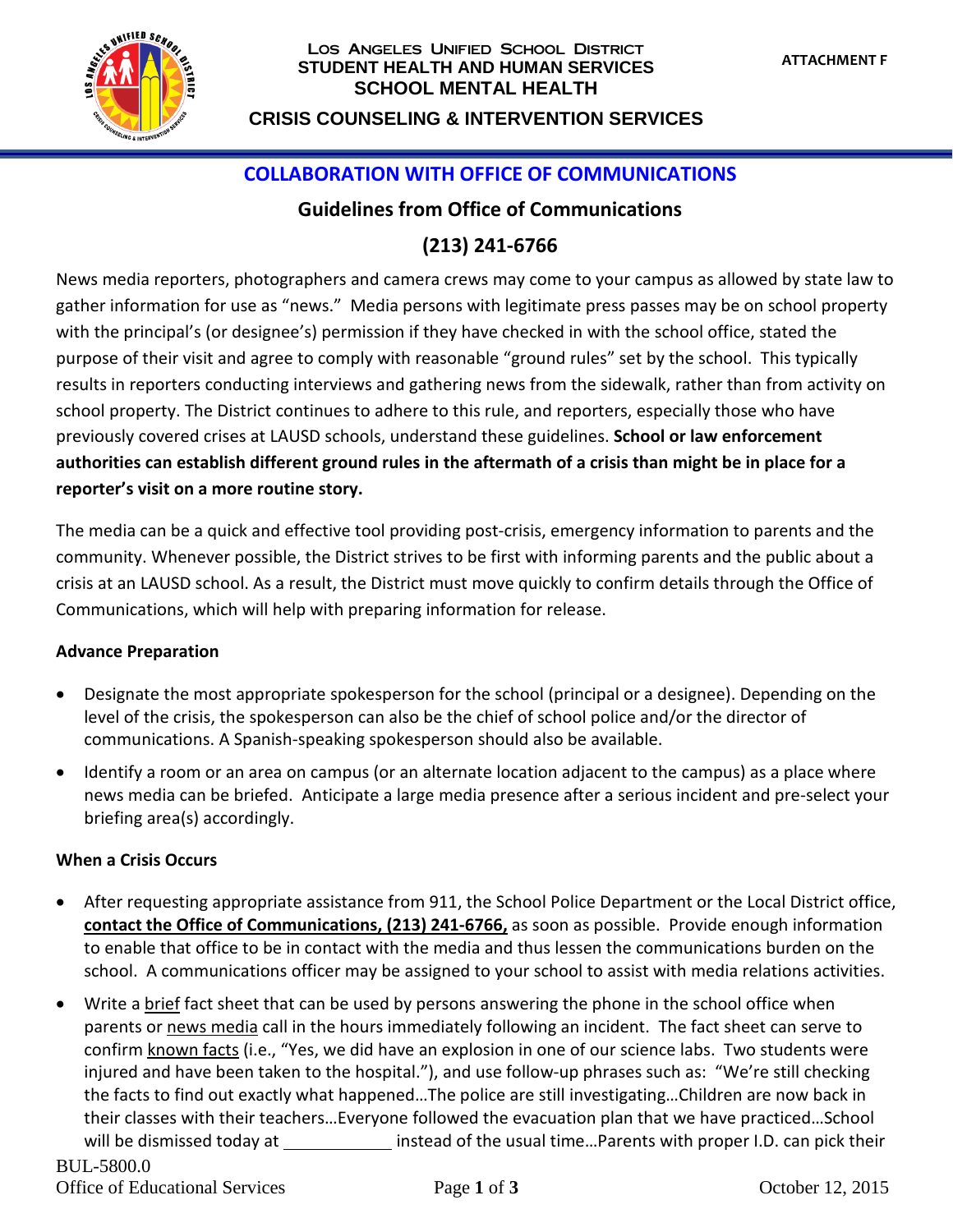children up at the Reunion gate on the  $\qquad \qquad$  side of the campus starting at 1 p.m....We will send a letter home to all parents...," etc.

- Media should be referred to the designated media liaison or the Office of Communications.
- Before group media briefings or talking with a reporter, employees should work with the Office of Communications to coordinate interviews. Some tips for preparing a response include:
	- o Write some basic chronological notes about the incident to use as your statement of what happened.
	- o Make your statement before taking questions.
	- o Refer to your notes, if necessary, when speaking to reporters or answering questions.
	- o Avoid implications of "blame" or "responsibility" for an incident before the matter has been fully investigated.
	- o Be mindful about the type of information about students or staff that can be provided to media and what, by law, must remain confidential.

#### **Post Crisis**

- Students and parents should be asked to refer media questions to the principal.
- If a reporter wants to interview students on campus, the administrator (or media liaison) should select students, however students have the right to decline speaking to the media.
- The liaison or another staff person should be present and should halt the interview if questions to students become inappropriate.
- On-campus interviews with elementary level students after a traumatic incident are not recommended (a parent who is on campus that day may be willing to permit an interview).
- **Students waiting to give witness statements to police or school staff should not be permitted to speak with reporters first.**
- Media cannot enter classrooms to speak with students without specific permission from the principal. Any interviews with or statements given by faculty members should be voluntary and not conducted during class time.
- Keep the Office of Communications staff (or the communications officer assigned to your school that day) informed of new developments.
- **Students waiting to give first hand witness statements are under police authority and should be isolated until released by law enforcement officials**.